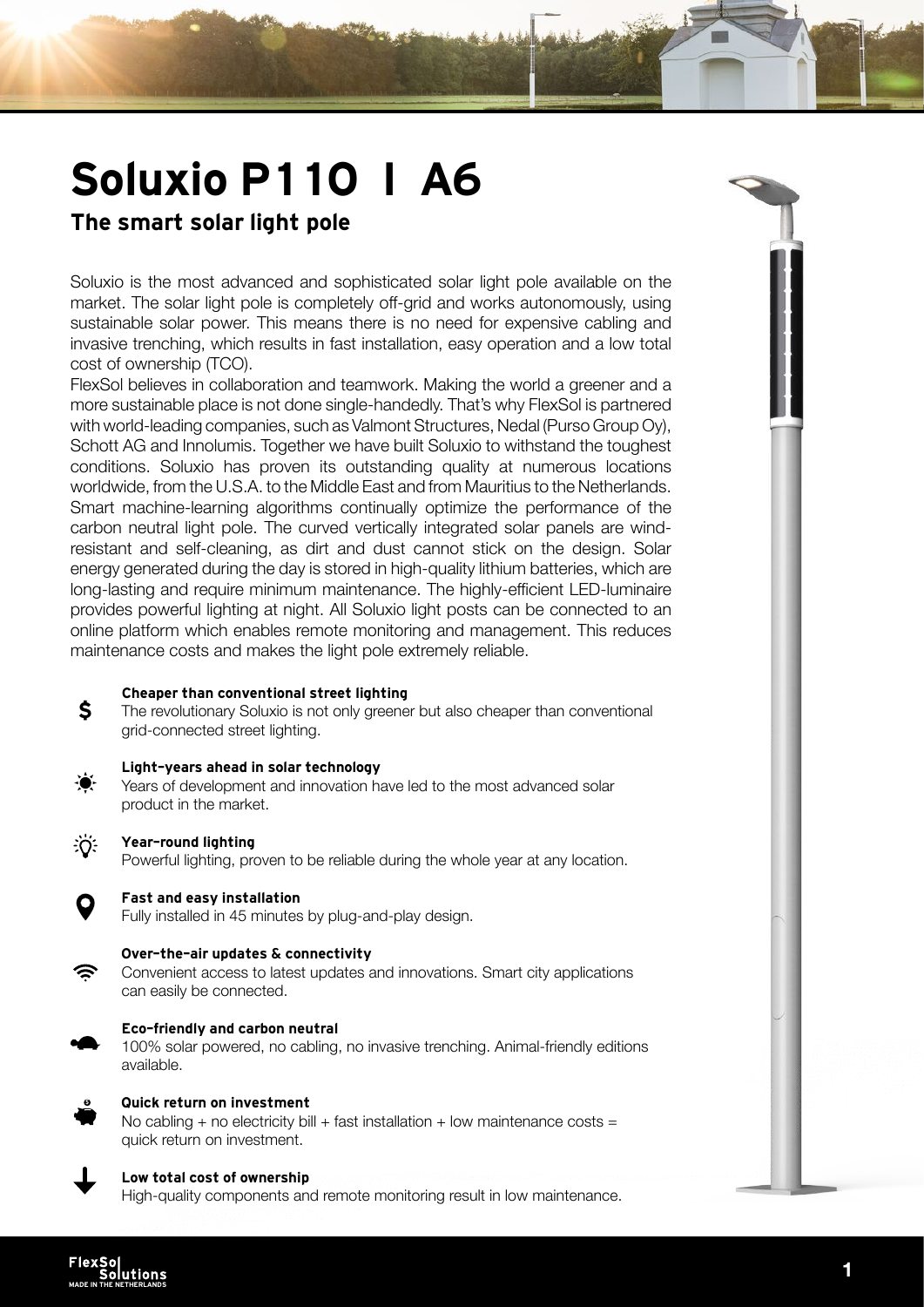| Product specifications                       |                                                                 |
|----------------------------------------------|-----------------------------------------------------------------|
| Product name                                 | Soluxio P110   A6                                               |
| Light pole height                            | 6 meter / 20 feet                                               |
| Foundation type                              | Base plate (Underground part optional)                          |
| Operating temperature                        | -20 to 60 oC                                                    |
| Column                                       |                                                                 |
| Column type                                  | A-Line                                                          |
| Column material                              | Blank Aluminum (Other colors available on request)              |
| Finish                                       | Natural (Powder coating or anodizing on request)                |
| Maintenance hatch                            | 600 x 100 mm                                                    |
| <b>FlexSol Solar Module</b>                  |                                                                 |
| Solar technology                             | Monocrystalline silicon solar cells                             |
| Amount of solar modules                      | 1 pcs                                                           |
| Cell efficiency                              | >23%                                                            |
| <b>Total power</b>                           | $>110$ Wp                                                       |
| Number of cells per module                   | 32 pcs                                                          |
| Number of strings per module                 | 4 strings                                                       |
| MPPT topology                                | Every string individually optimized for every individual module |
| Number of MPPT channels                      | 4 per solar module                                              |
| Front sheet material                         | Borosilicate glass                                              |
| Solar module backsheet colour                | White (optional black backsheet)                                |
| Dimensions per module                        | Ø 200 x 1110 mm                                                 |
| Weight per module                            | $\sim$ 7 kg                                                     |
| <b>FlexSol Battery</b>                       |                                                                 |
| Battery technology                           | Lithium (NMC)                                                   |
| Battery capacity                             | 800 Wh                                                          |
| Battery voltage                              | 14,88 Vdc (4S1P)                                                |
| <b>Battery SoC window</b>                    | $15 \sim 95\%$                                                  |
| Turn around charge efficiency                | 99.5%                                                           |
| Service life                                 | $~10$ years                                                     |
| Operating temperature                        | $-20$ to 60 oC                                                  |
| Enclosure                                    | Integrated in FlexSol Control Unit enclosure                    |
| <b>FlexSol Control Electronics</b>           |                                                                 |
| Battery Management System (BMS)              | Integrated 4-cell monitoring and balancing                      |
| Control Electronics temperature and humidity | Integrated temperature sensor on-board lithium pack             |
| monitoring                                   | Integrated temperature sensor on-board electronics              |
|                                              | Integrated humidity sensor on-board electronics                 |
| LED driver type                              | Integrated high-efficiency DC LED driver                        |
| max. drive voltage                           | $\sim 60$ Vdc                                                   |
| max. drive current                           | $\sim$ 1500 mA                                                  |
| nominal power                                | $\sim 60$ W                                                     |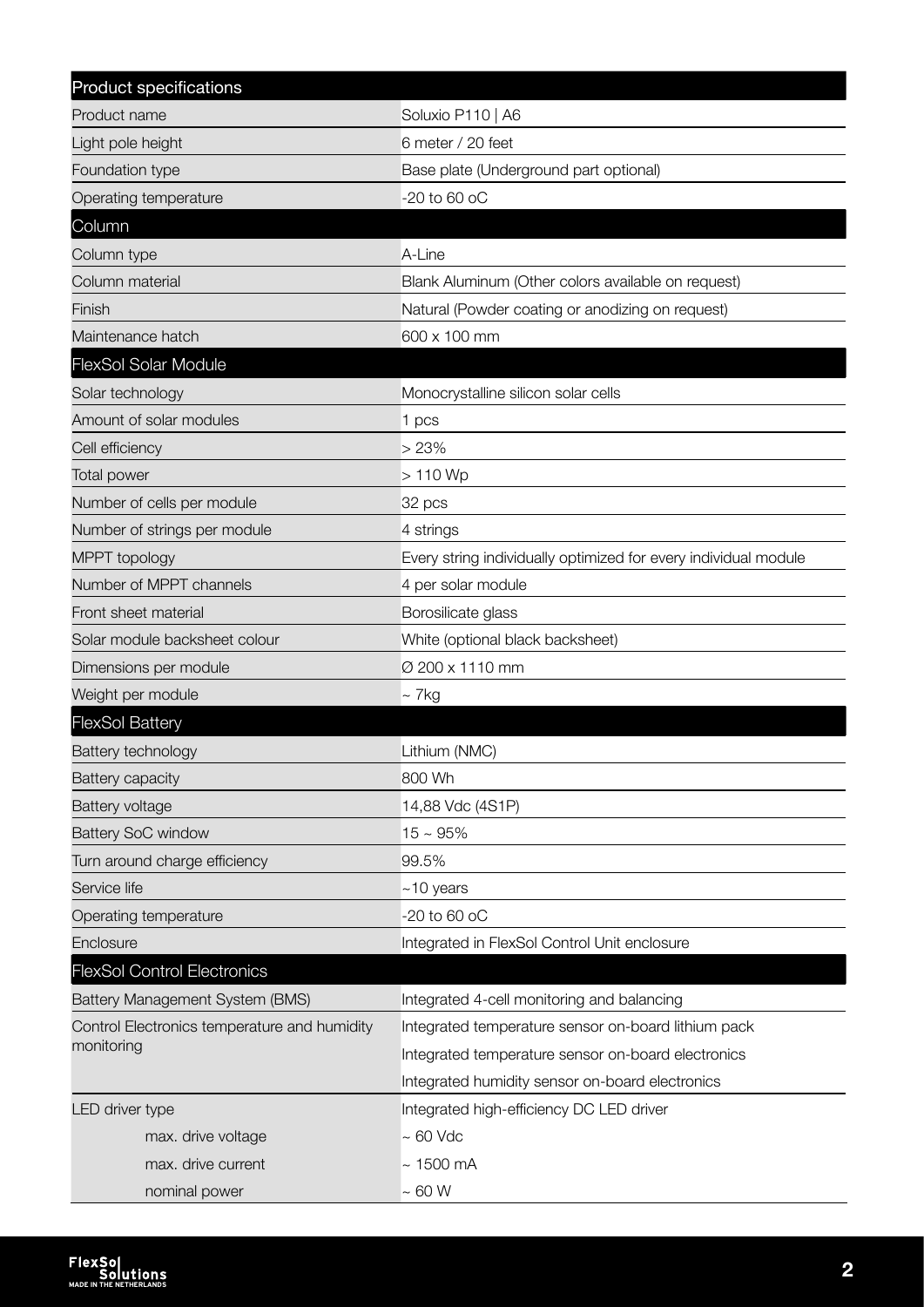| On-board mobile communication             | <b>GSM</b><br>(EGPRS 850/900/1800/1900MHz)                      |
|-------------------------------------------|-----------------------------------------------------------------|
|                                           | LTE-M<br>(B1/B2/B3/B4/B5/B8/B12/B13/B18/B19/B20/B26/B28)        |
|                                           | LTE-NB1 (B1/B2/B3/B4/B5/B8/B12/B13/B18/B19/B20/B26/B28/<br>B39) |
| Encryption                                | <b>TLS 1.2</b>                                                  |
| SIM card slot                             | Standard SIM, 2FF, 25 x 15 x 0.76 mm                            |
| Included SIM card                         | Global M2M                                                      |
| Global Navigation Satellite System (GNSS) | GPS, BeiDou, Galileo, GLONASS, QZSS                             |
| MPPT communication                        | <b>RS-485</b>                                                   |
| Over-the-Cable updateable                 | Yes (USB-programming device optional)                           |
| Over-the-Air updateable                   | Yes [1]                                                         |
| Remote monitoring and configuring         | Yes [1]                                                         |
| Time and date                             | Astronomical clock                                              |
| Lighting scheme                           | Automatic adaption to sunset and sunrise                        |
| Dimming scheme                            | Seasonal Dynamic Dimming                                        |
| Smart city ready                          | Yes                                                             |
| Enclosure                                 | Integrated in FlexSol Control Unit enclosure                    |
| Service plan [2]                          | 2 years included                                                |
| <b>FlexSol Control Unit enclosure</b>     |                                                                 |
| Enclosure content                         | <b>FlexSol Control Electronics</b>                              |
|                                           | <b>FlexSol Battery</b>                                          |
| Location                                  | In pole                                                         |
| <b>Material</b>                           | Aluminum                                                        |
| Finishing                                 | <b>Black anodised</b>                                           |
| Ingress protection                        | IP <sub>66</sub>                                                |
| Enclosure mounting                        | Lock secured (2 keys included)                                  |
| Weight                                    | $~\sim 6$ kg                                                    |
| Lighting                                  |                                                                 |
| <b>LED</b> luminaire                      | Innolumis Mini Victoria                                         |
| Lighting scheme                           | Automatic adaption to sunset and sunrise                        |
| Dimming scheme                            | Seasonal Dynamic Dimming                                        |
| Luminaire max. power                      | from 6 W to max. 40 W                                           |
| Color temperature                         | 3000K, 4000K, 5000K, Golden Orange, BAT light                   |
| Cabling                                   |                                                                 |
| Cable types                               | Solar extension cable<br>1 pcs (4 meter)                        |
|                                           | Luminaire cable<br>1 pcs                                        |
|                                           | Luminaire extension cable<br>1 pcs (5 meter)                    |
|                                           | 1x FlexSol Control Unit Breakout cable (35-pin)                 |
| Material                                  | Thermoplastic polyurethane (TPU)                                |
| Cores                                     | 4 Cores, 16 AWG                                                 |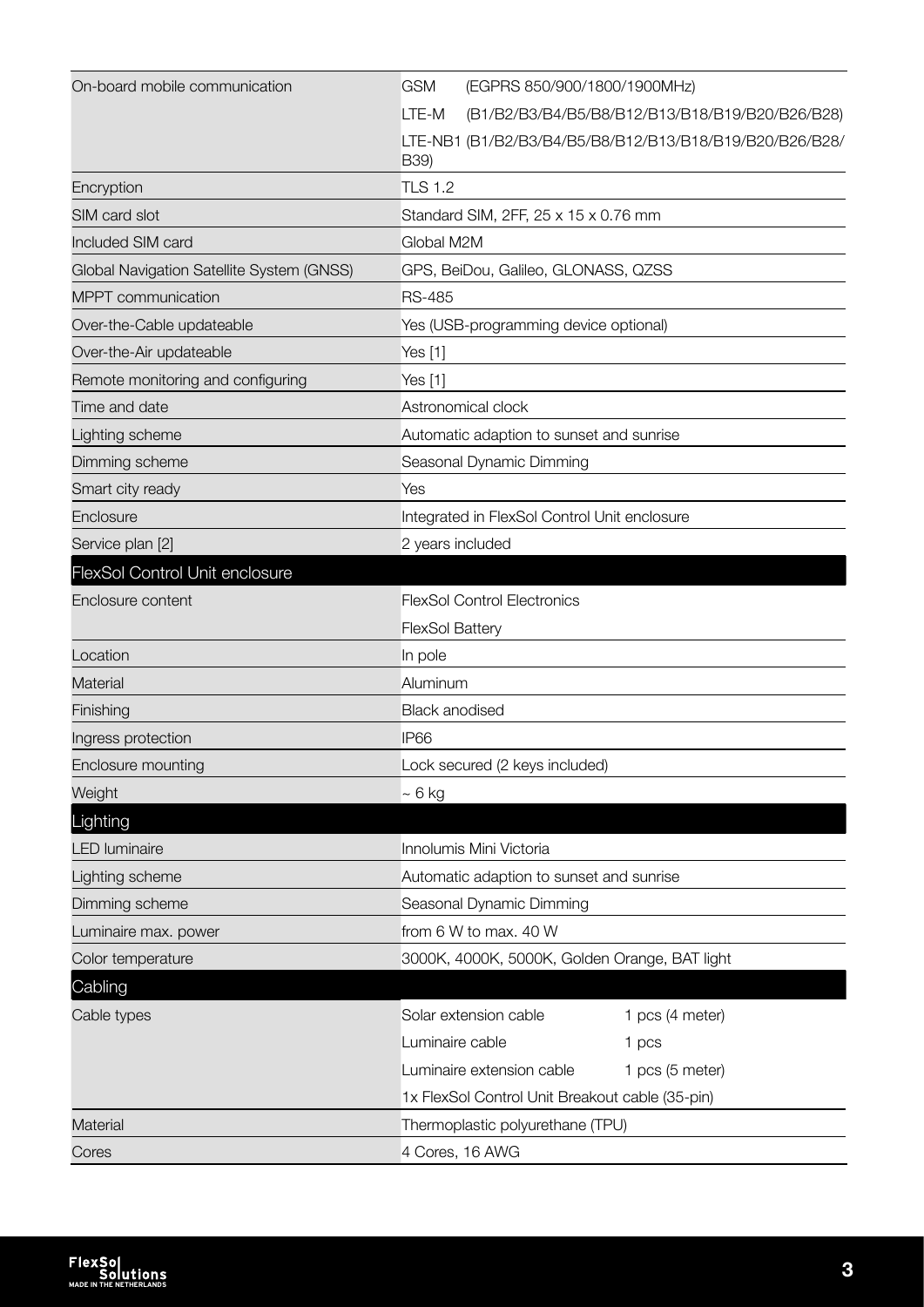| Connectors         | Stainless steel M12 connectors            |
|--------------------|-------------------------------------------|
| Coding / Labelling | All cables coded and labelled             |
| Packaging          |                                           |
| Packages           | 2 pcs                                     |
| <b>Dimensions</b>  | Package 1: 585 x 50 x 50 cm               |
|                    | Package 2: 120 x 80 x 100 cm              |
| Weight             | Package $1: \sim 60$ kg (gross)           |
|                    | Package $2: \sim 60$ kg (gross)           |
| <b>Security</b>    | Package 1: N/A                            |
|                    | Package 2: Security seals; void if broken |

[1] Included in service plan

[2] The service plan includes: dataplan, updates, updates and over-the-air-features (e.g. remote monitoring and remote management)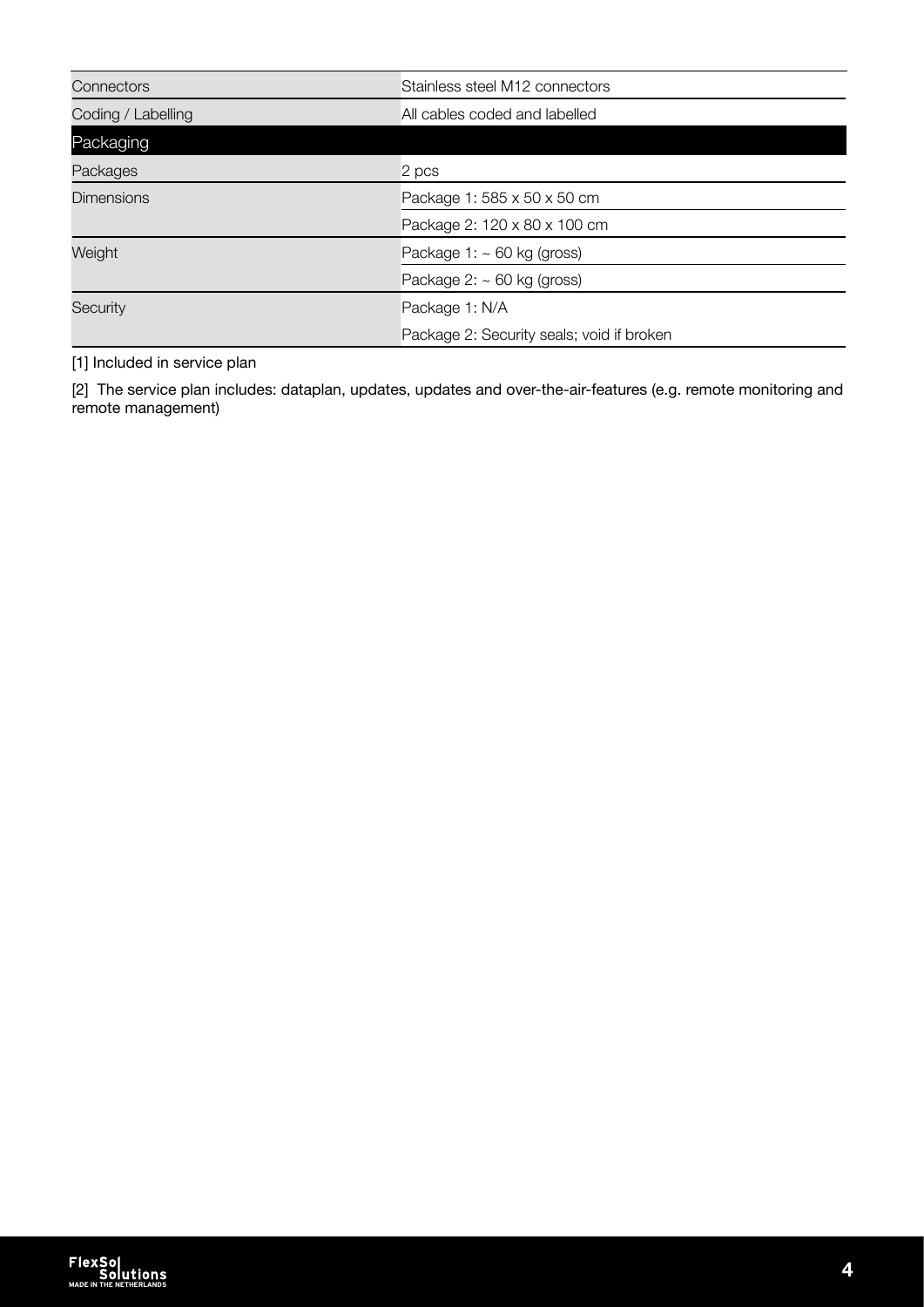## Soluxio P110 | A6 Dimensions

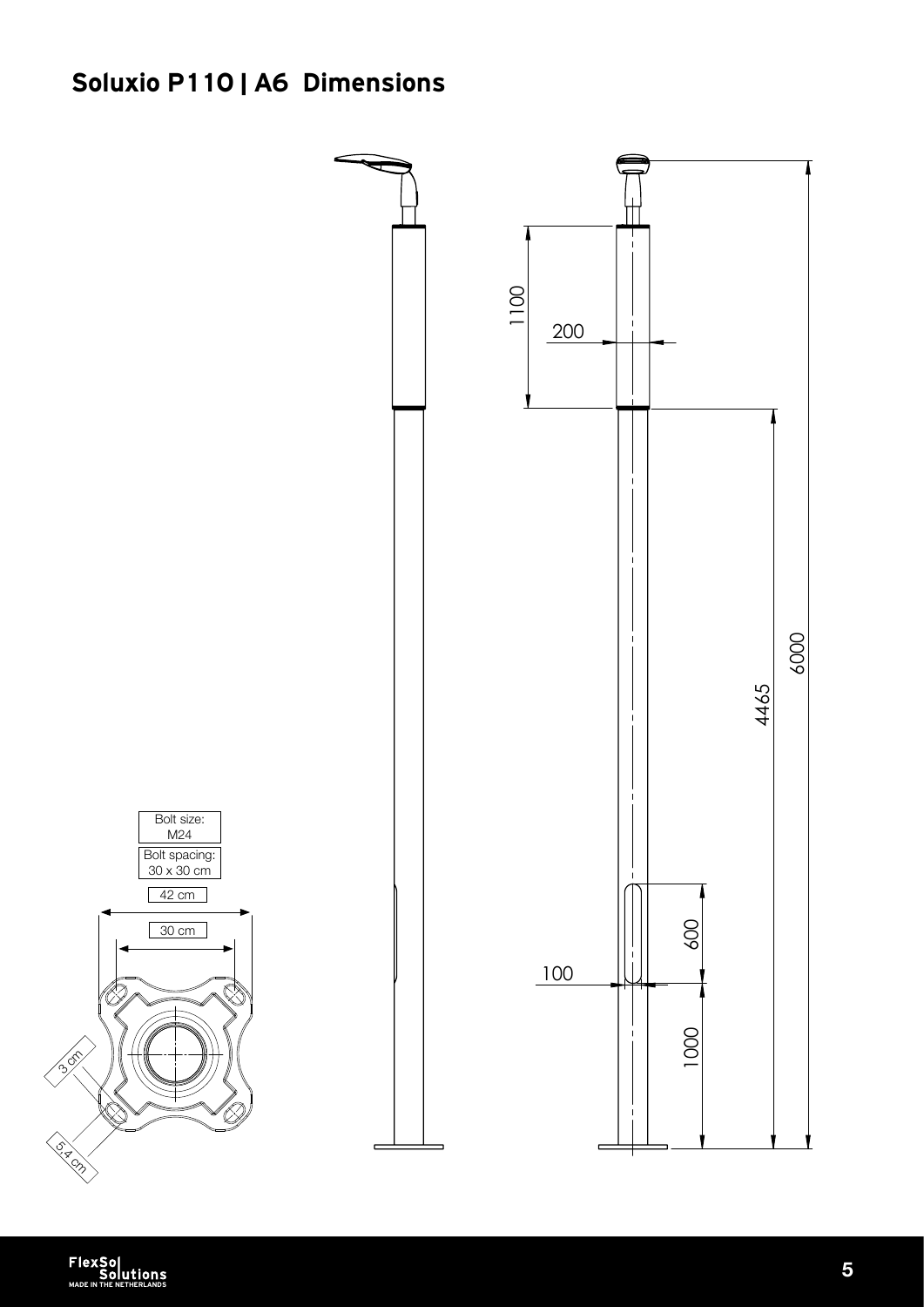## Innolumis Mini Victoria Luminaire

FlexSol is partnered with renowned luminaire manufacturer Innolumis in order to provide you the latest and most innovative LED luminaires available. For more information, please visit www.innolumis.com. Other luminaires are available upon request.

| <b>Specifications</b>      |                                                  |
|----------------------------|--------------------------------------------------|
| <b>LED</b> quantity        | 16 pcs                                           |
| Rated power                | from 6 W to max. 40 W                            |
| Lighting scheme            | Automatic adaption to sunset and<br>sunrise      |
| Dimming scheme             | Seasonal Dynamic Dimming                         |
| Material luminaire         | Aluminum (powder coated)                         |
| Material light window      | Thoughened high transmission<br>glass            |
| Color temperature          | 3000K, 4000K, 5000K, Golden<br>Orange, BAT light |
| Light profiles             | Medium, narrow, wide                             |
| Impact rating              | IK07 (glass) / IK10 (luminaire)                  |
| Protection grade           | IP66                                             |
| <b>LED</b> life time       | 100.000 h                                        |
| Installation pipe diameter | 48-60 / 60-76 mm                                 |
|                            |                                                  |





### Installation example



Horizontal illumination (lux) Light pole distance: 35 m Lumimaire power: 20W

Innolumis